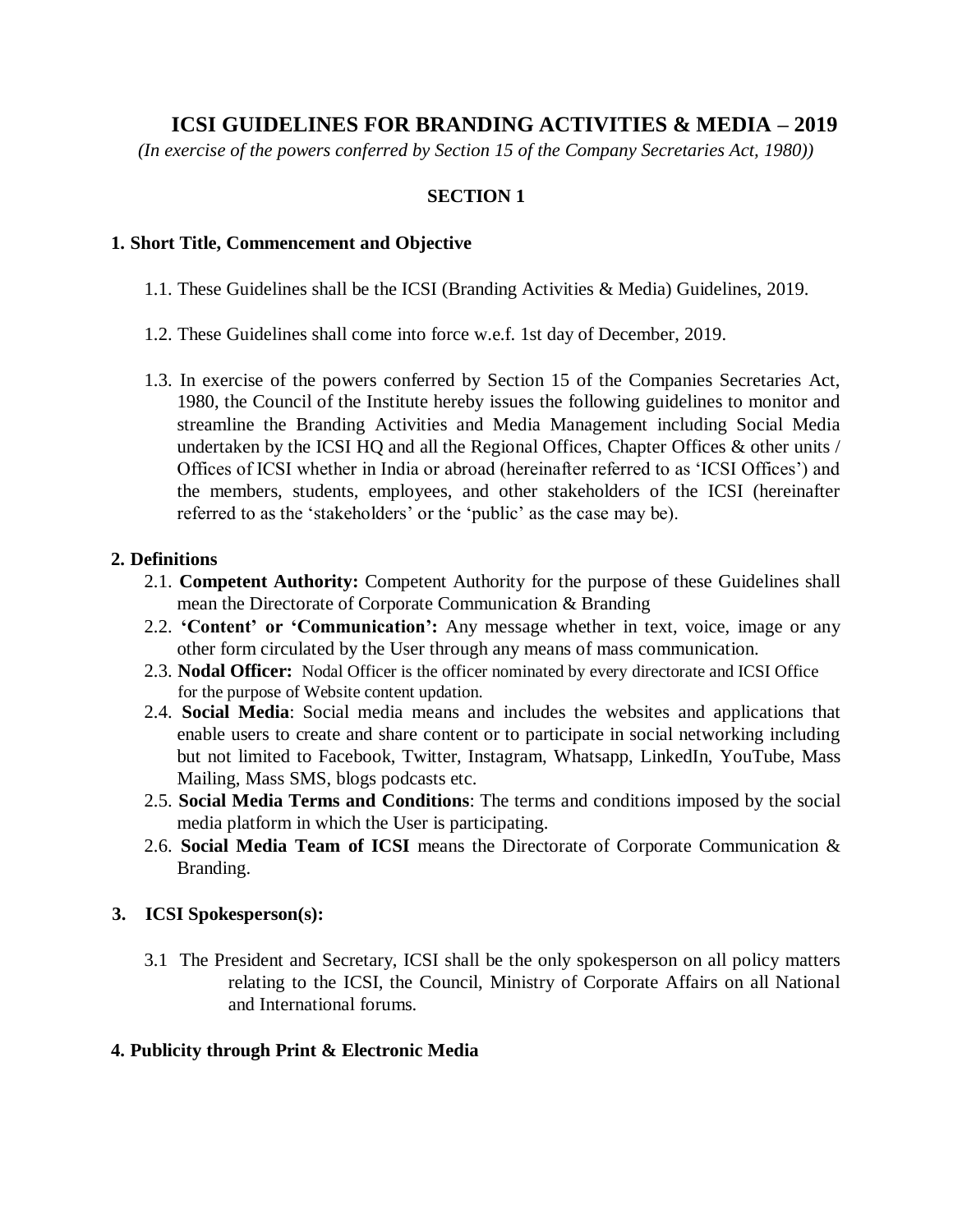ICSI Offices shall promote / publicize the CS Course and the profession of Company Secretaries and the Institute in the following manner:

- 4.1 Through Local/Regional Newspapers, Business Dailies, Business Journals, Magazines by way of:
	- 4.1.1 Press Interactions / Interviews with President / Secretary, ICSI
	- 4.1.2 Write-ups / Press Releases received from HQ.
	- 4.1.3 Press Releases of ICSI events approved and shared by the Competent Authority for dissemination.
- 4.2 Through Television and Radio Channels by way of cost-free broadcast / telecast of Phone-in Programmes / Live interviews of the ICSI Spokesperson(s).
- 4.3 Through dissemination of information regarding their activities/ initiatives to local media and remaining in constant touch with them for continued media visibility.
- 4.4 Through tie-ups with school/college magazines, university publications for publishing information about the CS Course or CS Profession related Write-ups / Interviews of the President / Secretary, ICSI to enhance visibility amongst school and college students.
- 4.5 By exploring Branding opportunity through Electronic and Print Media on Local level.

# **5. Press Conference and Media Interaction:**

- 5.1 Press Conference can only be organised in presence of President / Secretary.
- 5.2 The Chairmen of ICSI Regional / Chapter Offices may interact with the media on matters relating to career options available for Company Secretaries, the profession and role of Company Secretaries, Examination Results, etc. They may also highlight the activities of Regional Council / Chapter, however the content to be shared with the Media shall have prior approval of the Competent Authority.
- 5.3 ICSI Offices shall not engage with media/ press without prior approval of the Competent Authority.

# **6. Roles and Responsibilities of the Competent Authority:**

- 6.1 The Competent Authority shall monitor the dissemination of information undertaken by ICSI Offices.
- 6.2 ICSI Offices shall coordinate with the Competent Authority for approval of Press Releases, Press-Kits, PR Agencies, expenses related to hiring of venue, refreshments, and other incidental expenses.
- 6.3 Branding and Media Content shall have the prior approval of the Competent Authority.
- 6.4 Branding & Media plan for the entire year based on the calendar of events devised by the ICSI Office shall have the prior approval of the Competent Authority.
- 6.5 ICSI Offices shall share the Press Coverage on regular basis with the Competent Authority.
- 6.6 Any ICSI Office shall not give any written representation to any government/ authorities on behalf of ICSI without the prior approval from the ICSI Headquarters.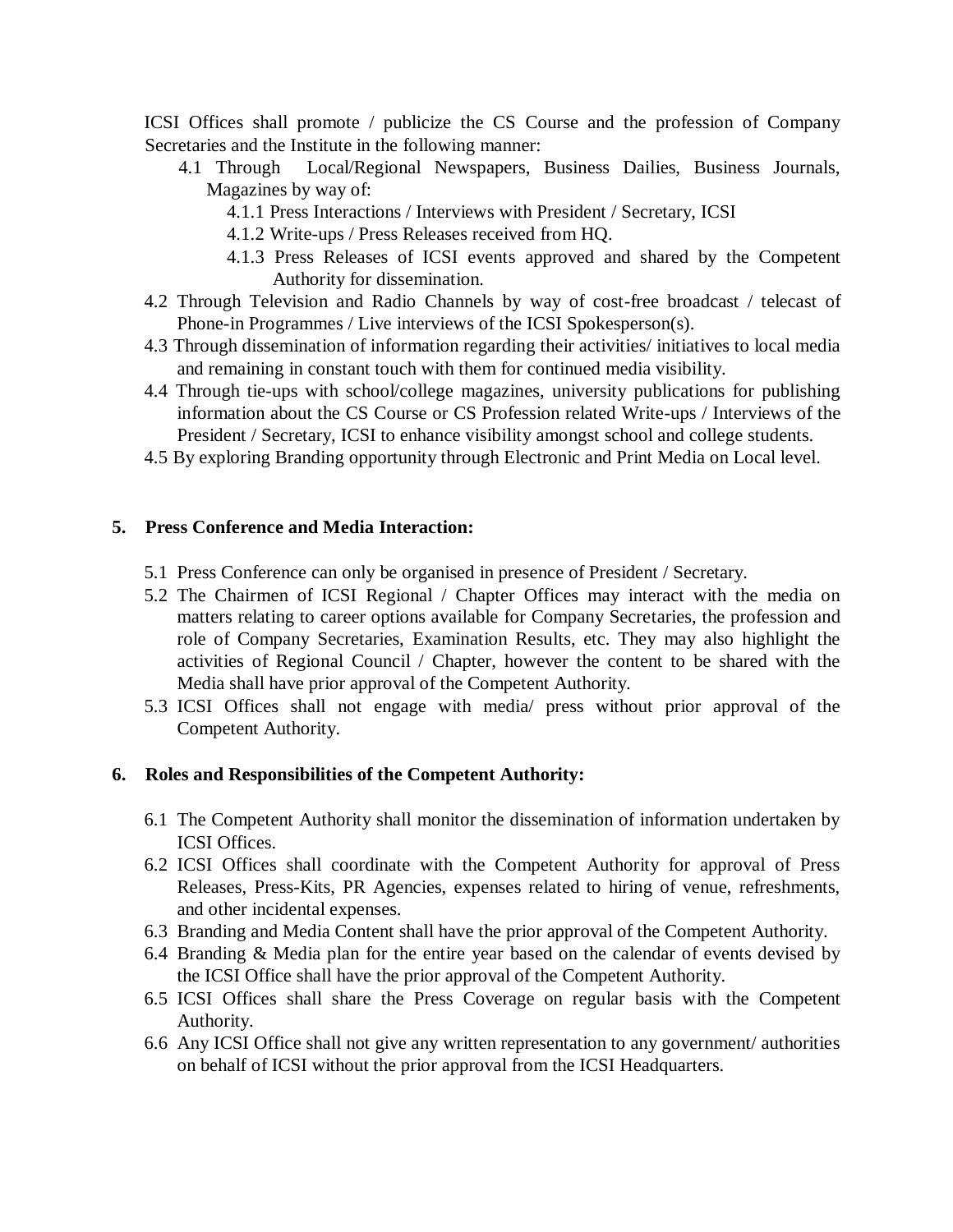### **7. Participation in Exhibitions / Education & Career Fairs**

- 7.1. ICSI Offices may consider participating in local / regional career fairs and exhibitions/ education fairs / book fairs / other education / Institution related fairs / seminars, student events/ fests of reputed schools/ colleges etc., organized by reputed event organisers / media houses / publications with the prior approval of the Competent Authority.
- 7.2. Impact analysis of the Career Fair /Career awareness programmes shall be done before submitting the proposal for participation for recommendation.
- 7.3. The following documents shall be submitted post participation to the Competent Authority within 3 working days from the date of participation:
	- (i) scanned pages of the visitor's book which is placed at the concerned career fair
	- (ii) Details of footfall at the fair
	- (iii) Frequently asked questions and nature of enquiries
	- (iv) Visitors' profile in brief
	- (v) Detailed report on the fair
	- (vi) Statement of Expenditure along with actual bills
- 7.4. ICSI Offices may participate in the events of non-academic nature like marathons, cricket matches etc., subject to compliance of ICSI Guidelines and prior approval of the Competent Authority in consultation with Secretary, ICSI.

# **SECTION – II**

## **SPONSORSHIP 8. Sponsorship**

- 8.1. Sponsorship is the purchase of the right to associate the sponsor's name, products and services with the sponsored organisation's service, product or activity in return for offered benefits.
- 8.2. Sponsorship rights can be purchased through financial contributions or the provision of in-kind goods or services.

## **9. Aspects to be determined:**

The following aspects shall be determined prior to entering into a sponsorship agreement: 9.1. Whether or not to have Sponsorship,

- 9.2. Form of Sponsorship,
- 9.3. Benefits of the Sponsorship,
- 9.4. Obligations upon ICSI arising from the sponsorship.
- 9.5. Risks:

Some of the legal risks to be considered while preparing the Sponsorship form / Agreement and before approving a Sponsorship form / Agreement relate to the following: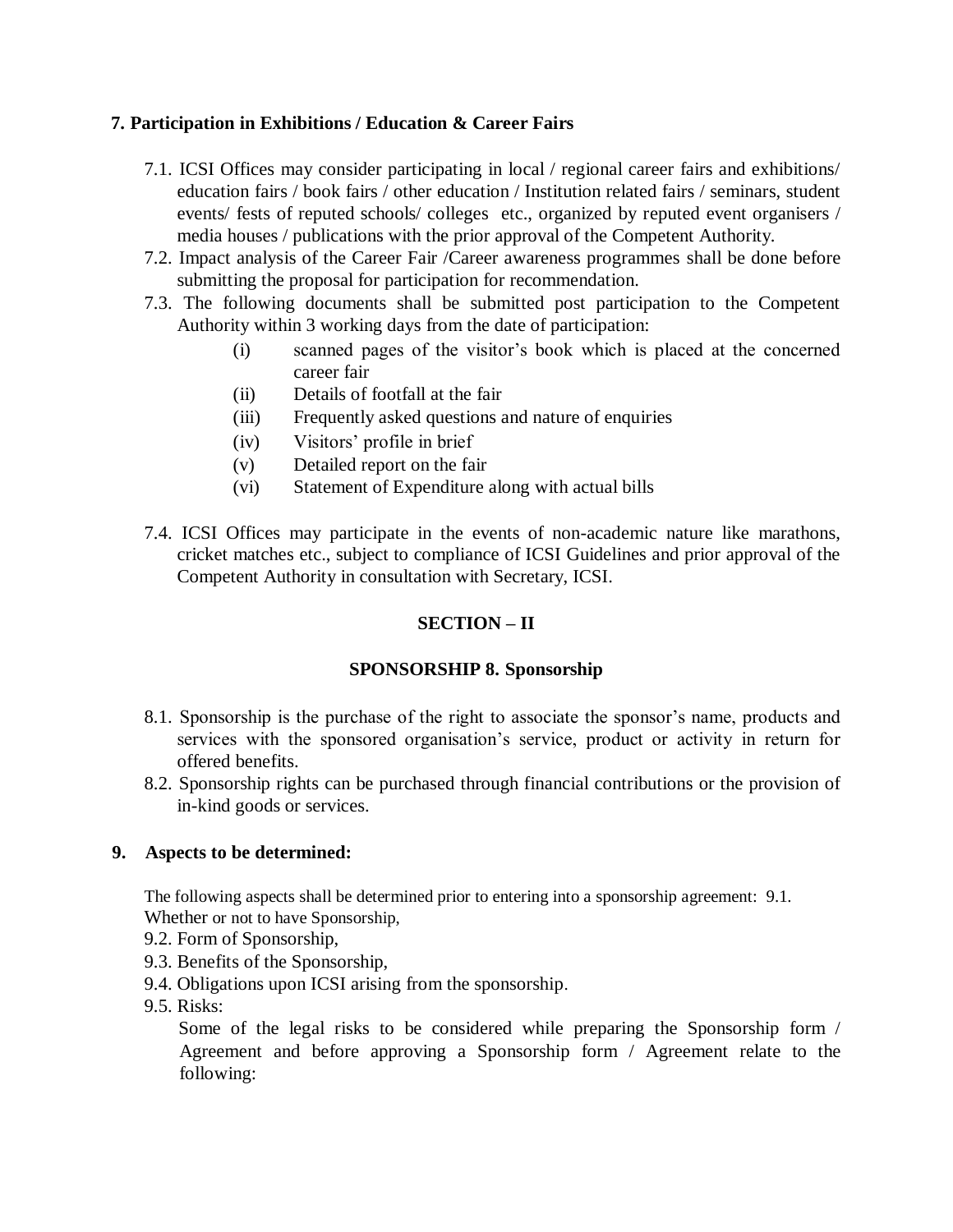- 9.5.1. Factual accuracy of the data and statistics
- 9.5.2. Statements which may be perceived to be misleading or deceptive
- 9.5.3. Issues pertaining to Intellectual Property Rights, i.e., has copyright been breached in relation to any of the contents of the Sponsorship form / Agreement, and if applicable, have any copyright consents or permissions been obtained to reproduce any copyright works, including photographs.

#### **10. Sponsorship Agreement**

- 10.1. A Sponsorship form / Agreement shall contain details such as the benefits of sponsorship and the cost of sponsorship.
- 10.2. The Agreement or Arrangement shall be in the form of a letter of offer through email or in Hard copy. The Sponsor must reply with the acceptance or the agreement shall be countersigned by authorized Sponsor.

#### **11. Negotiation of Sponsorship**

The Programme Director or the Chairperson of the Programme or the Competent Authority shall negotiate the terms / conditions / benefits of the Sponsorship.

#### **12. Permissible Sponsorship benefits**

The following sponsorship benefits shall be permitted to be offered with prior approval of the Programme Director or the Chairperson of the Programme or the Competent Authority:

- 12.1. Naming rights for a part of an Event, such as a particular hospitality or network or other activity
- 12.2. A Sponsor's name or logo appearing on event banners, posters, approved printed material, displays, souvenirs, websites and direct marketing material, in a design approved by ICSI
- 12.3. Delegate Registration at ICSI Event / programmes
- 12.4. Making presentation at ICSI Event / programmes
- 12.5. Distributing appropriate products / material at ICSI Event/ programmes
- 12.6. Making products and services available at ICSI Event / programmes
- 12.7. Decision of ICSI on exclusivity of a category will be final
- 12.8. No sponsorship benefits will be provided to the sponsors from which ICSI have not received the consent in writing. Verbal commitment will not be considered.

#### **13. Sponsorship benefits not permitted**

13.1. Naming rights for an Event, including an ICSI Forum, (although naming rights for a part of an Event, or Forum are permissible) 13.2. Political and Religious activities

#### **14. Categories of sponsorship**

It is permissible to have categories of sponsorship, with appropriate different sponsorship fees payable in relation to each category, and with exclusivity amongst those categories, or a maximum number of sponsors in those categories.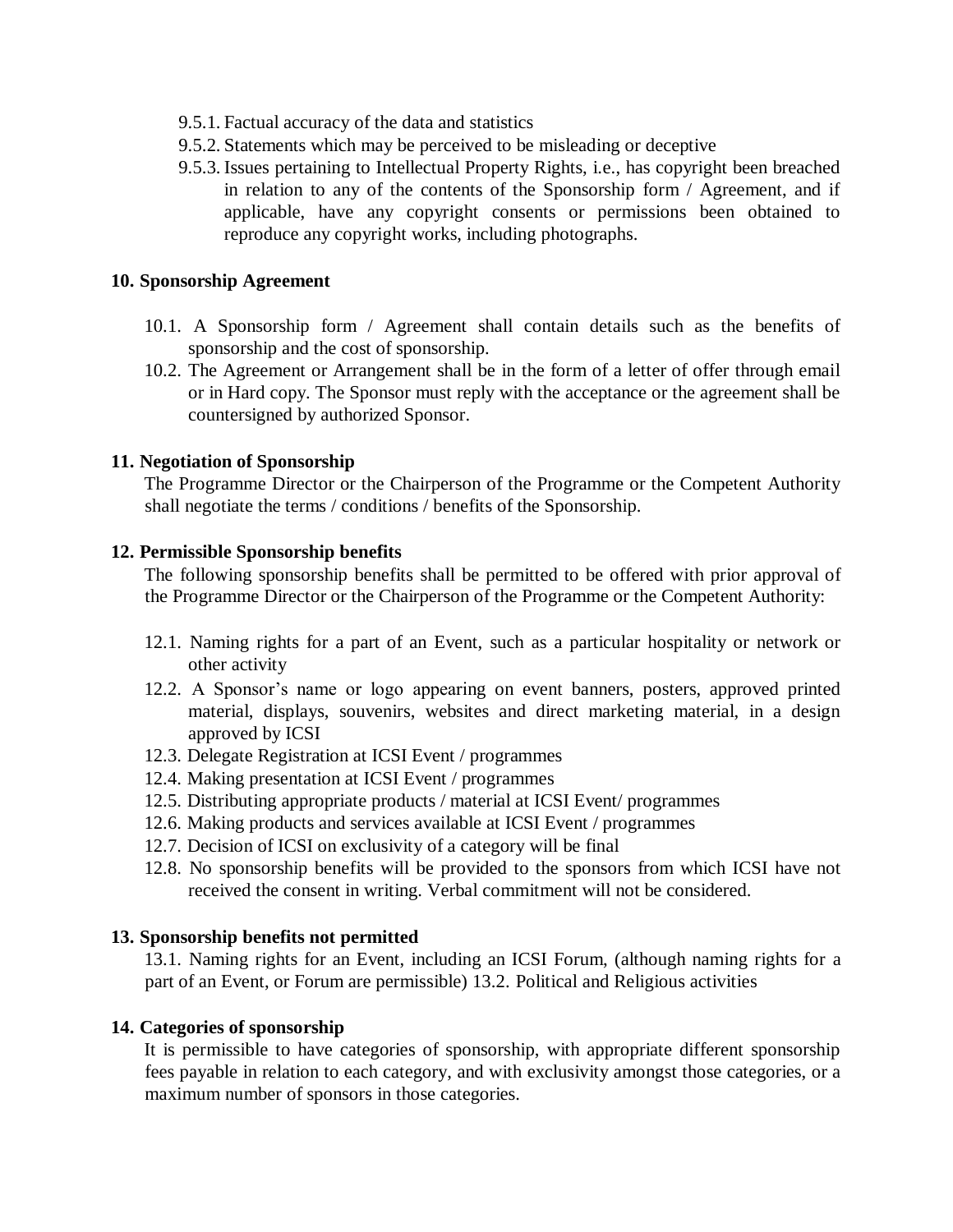#### **15. Category of Sponsorship (Indicative only)**

- 15.1. Principal Sponsor
- 15.2. Co-Sponsor
- 15.3. Platinum Sponsor
- 15.4. Diamond Sponsorship
- 15.5. Gold Sponsorship
- 15.6. Silver Sponsorship
- 15.7. Or such other categories as may be decided by the Programme Director, Chairman of the ICSI Event organising Sub Committee on case to case basis.

## **16. Advertisement in Souvenir**

## **16.1. Color Ads**

- 16.1.1. Back Cover
- 16.1.2. Inside Cover (Front / Back)
- 16.1.3. Special Page

# **16.2. Black and White Ads**

16.2.1. Full 16.2.2. Half Page 16.2.3. Quarter Page

# **SECTION III Content Updation and Uploading on the ICSI Website and Websites Maintained by ICSI**

## **17. Updating the Home Page of ICSI Website and Websites Maintained by ICSI**

- 17.1. The Competent Authority i.e. the Directorate of Corporate Communication & Branding shall be the single point nodal directorate to decide on uploading of any matter directly on the homepage.
- 17.2. Directorate of IT will upload the contents OR create the links in the homepage only after approval from Directorate of Corporate Communication &Brandingin the predefined area of website.
- 17.3. No new menu option or tile will be created on the home page without specific approval of the President / Secretary/ the Competent Authority subject to feasibility of the same.

## **18. Content Updation by ICSI Directorates**

- 18.1. Nodal Officer nominated by the directorate will be the Single Point of Contact (SPOC) for coordination with the Competent Authority.
- 18.2. ICSI Offices shall route their request for content updation on the ICSI Website through the Competent Authority.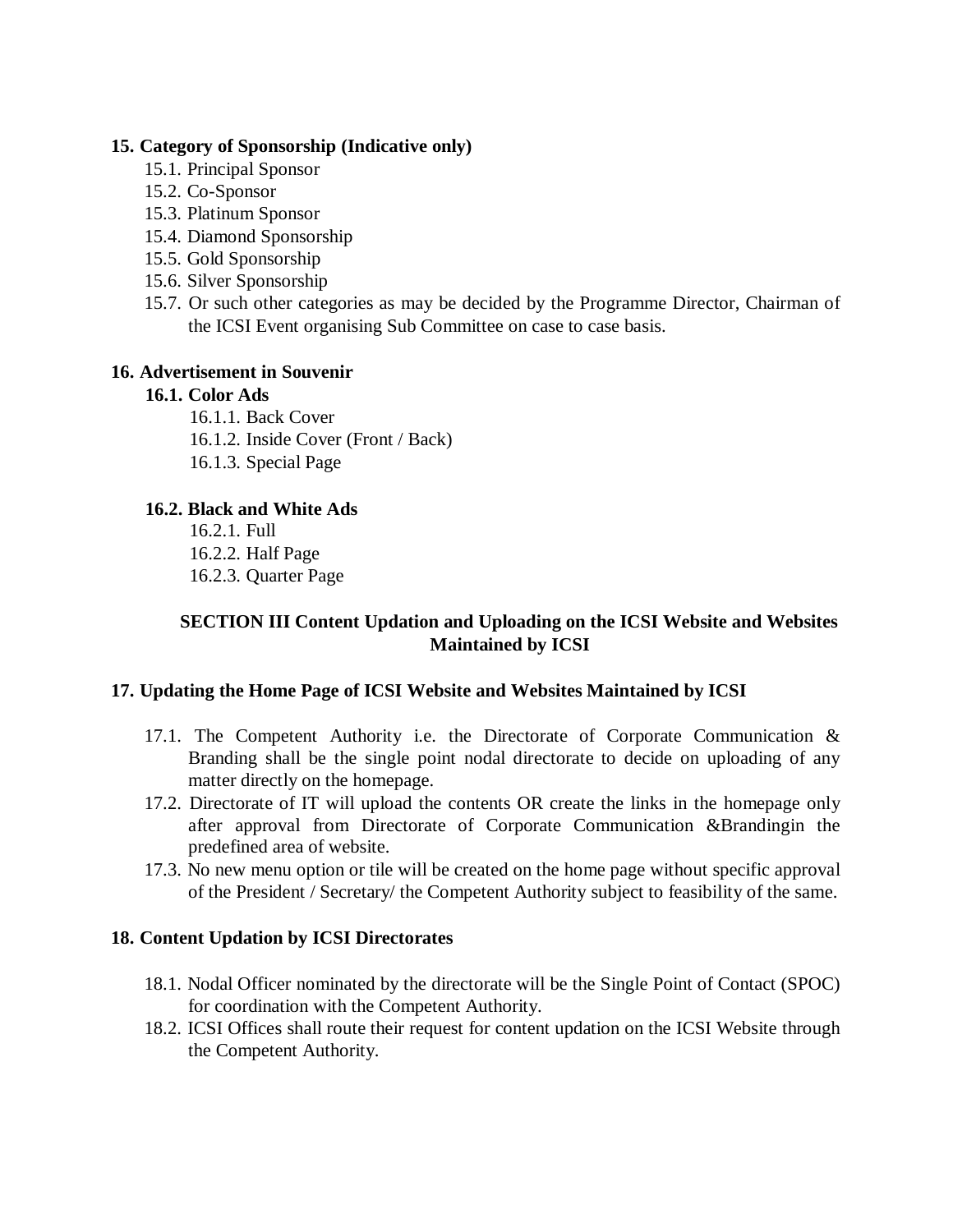- 18.3. Directorate of IT shall upload the approved & verified content. However Directorate of IT may provide rights/privilege to other directorates (subject to feasibility) to upload the content.
- 18.4. All the Nodal officers of the directorates shall visit the website on regular basis and communicate the contents pertaining to their respective directorate, which need to be updated / removed to the Competent Authority. Removal of out-dated content is equally important as updation of new content.
- 18.5. All events pertaining to Directorates shall be uploaded on ICSI Homepage under Calendar of Events with prior approval of the Competent Authority.

#### **19. Content Updation by ROs/ Chapters/ CCGRT/ CoE / CERT**

- 19.1. All the ROs/Chapters/CCGRT/ CoE/CERT shall be responsible for the updation of content on their respective child portals on regular basis.
- 19.2. Every Office shall nominate its own Nodal Officer for Website updation. In the absence of Nodal Officer, the office in-charge will act as the Nodal Officer.
- 19.3. Any issues being faced by the offices pertaining to their respective child portal shall be brought to the notice of the Directorate of IT for guidance and help.
- 19.4. All the Nodal officers shall visit their respective child portals on regular basis for contents which need to be updated / removed and take necessary action accordingly. Removal of out-dated content is equally important as updation of new content.

## **SECTION IV**

## **USE OF SOCIAL MEDIA**

#### **20. SCOPE & OBJECTIVE**

- 20.1. ICSI recognizes the presence and utility of social media platforms:
	- 20.1.1. to mark the presence of the ICSI amongst various stakeholders including members, students, government, corporate, media and others;
	- 20.1.2. to engage with various regulators, stakeholders and public at large;
	- 20.1.3. to disseminate information/ announcements;
	- 20.1.4. to increase traction of interaction with the stakeholders by leveraging technology in the best possible manner;
	- 20.1.5. to expand the outreach of the ICSI;
	- 20.1.6. to enhance the brand image of the ICSI.
- 20.2. The purpose of these guidelines is to encourage, monitor and discipline the use of social media by the ICSI Offices, Office bearers, employees, members, students and other stakeholders of the ICSIfor the benefit of the ICSI.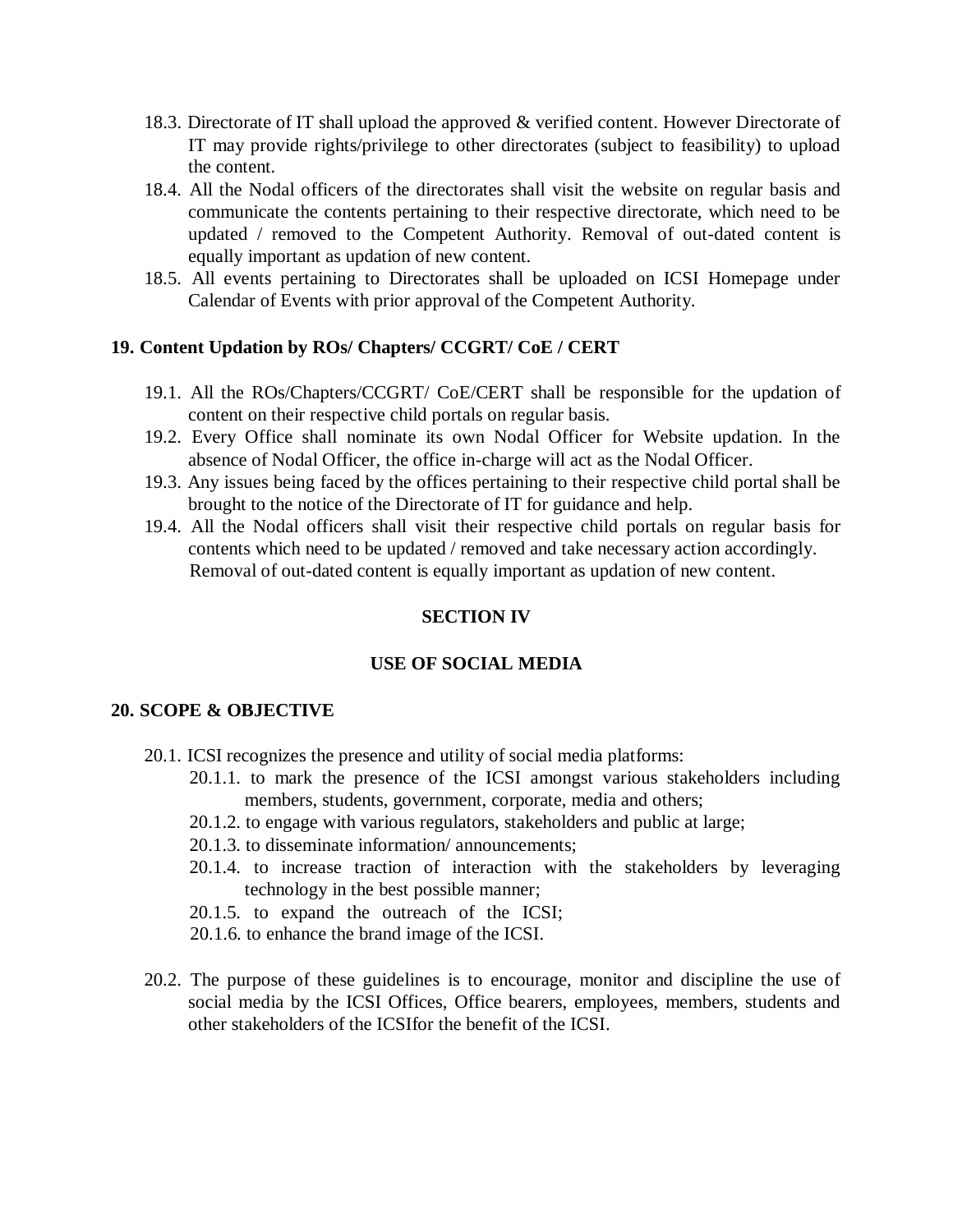### **21. INSTITUTE SPONSORED PARTICIPATION**

- 21.1. The ICSI shall have only one officially recognised Social Media Account/page on each platform which shall be managed/ monitored by the Competent Authority.
- 21.2. Any content of the ICSI at the officially recognised social media account/ page shall be the official communication from ICSI which shall be uploaded or posted only after due approval in accordance with these Guidelines.
- 21.3. All communications by the ICSI on the social media shall only be made through the Competent Authority.
- 21.4. ICSI offices shall not create any social media account/ page and shall not make any communication with the world through Social Media.
- 21.5. Regional Councils / Chapters shall not create Whatsapp groups to communicate to stakeholders with respect to anything related to the ICSI.
- 21.6. ICSI Offices shall send the approved communication for social media to the Competent Authority.
- 21.7. The Competent Authority will have the discretion to decide what can be communicated through social media and shall reserve the right not to circulate any content sent by any ICSI office.
- 21.8. All existing accounts / identities / profiles which give an impression that they belong to any ICSI Office other than those managed by the Competent Authority must be deleted within 15 days of the coming into effect of these Guidelines. The author/admin/creator of that page/profile must formally intimate such deletion to the Competent Authority, failing which necessary action will initiated against concerned persons in accordance with the provisions of The Company Secretaries Act, 1980, and the rules framed thereunder.
- 21.9. The Competent Authority shall have the right to delete any comments on the social media accounts made by any person including the public on the communications made by the Competent Authority if it considers that the same are disparaging or may bring disrepute to the ICSI or the profession of Company Secretaries and/or are or not in line with the policies of the ICSIor are unwarranted in any manner, whatsoever.

# **22. CONTENT**

- 22.1. All communications made across social media shall be aligned to the policies and practices followed by the ICSI.
- 22.2. The person(s) posting on social media shall use good judgment about content and respect privacy laws. He/ She shall not include confidential information about the ICSI, its employees, members or its students. The content posted on any social media platform shall not violate any of the laws applicable on such content, including but not limited to laws relating to obscenity, intellectual property rights, privacy, criminal intimidation, defamation, etc.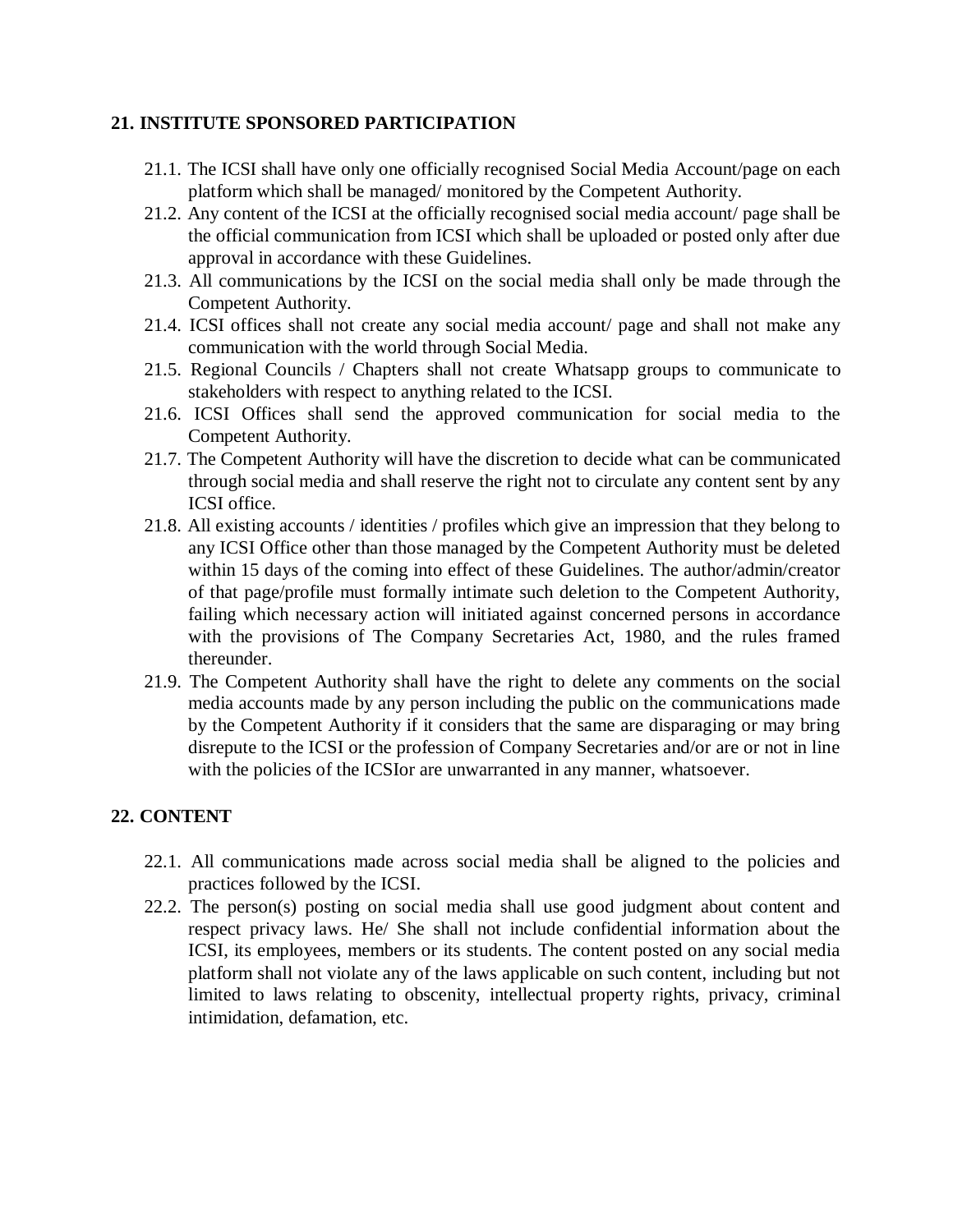# **23. GENERAL PERMISSION AND RESTRICTIONS ON STAKEHOLDERS OR PUBLIC**

#### *23.1. Permissions:*

- 23.1.1. Photographs of events where the logo/identity of ICSI is appearing in the background/ memento etc including selfies taken at such events may be posted or uploaded as individuals personal posts on their personal Social Media Accounts indicating their participation at the event is permitted.
- 23.1.2. Mentioning about past or present relationship with ICSI whether as Office Bearer, Council Member, Regional Council Member or Chapter Managing Committee Member or employee or student is permitted.
- 23.1.3. Sharing of content/ communication or post of the ICSI is permitted.

#### 23.2. *Restrictions*:

- 23.2.1. Any person / Office other than the Competent Authority shall not use the logo, trademarks, identity of ICSI in the communications/posts/ contents on social media.
- 23.2.2. Indicative negative content which shall not be permitted are as follows :- (a) Offensive or obscene comments or other material online;
	- (b) Racist comments or other material online;
	- (c) Harassment or bullying of Institute's employees, members of the Council, Office bearers of ICSI Offices or issue adverse remarks against them;
	- (d) Remarks undermining public's confidence and Institute's ability to deliver proper services to the stakeholders;
	- (e) Posting content amounting to criticism sufficiently strong or persistent to give the impression to undermine the authority of Institute's Senior Management;
	- (f) Any content which implicitly/explicitly not of ICSI but can be taken as view of the Institute;
	- (g) Any posting against the Central Government/ State Government or any regulatory authority/ statutory bodies or any equivalent office connecting the Institute or ICSI offices, directly or indirectly.

## **24. ACTION**

- 24.1. The ICSI may suspend, block or restrict access to an account, independent of such procedures, when it reasonably appears necessary to do so in order to protect the integrity, security, or functionality of the Institute or other computing resources or to protect the Institute from liability.
- 24.2. The ICSI may also refer suspected violations of applicable law to appropriate law enforcement agencies.